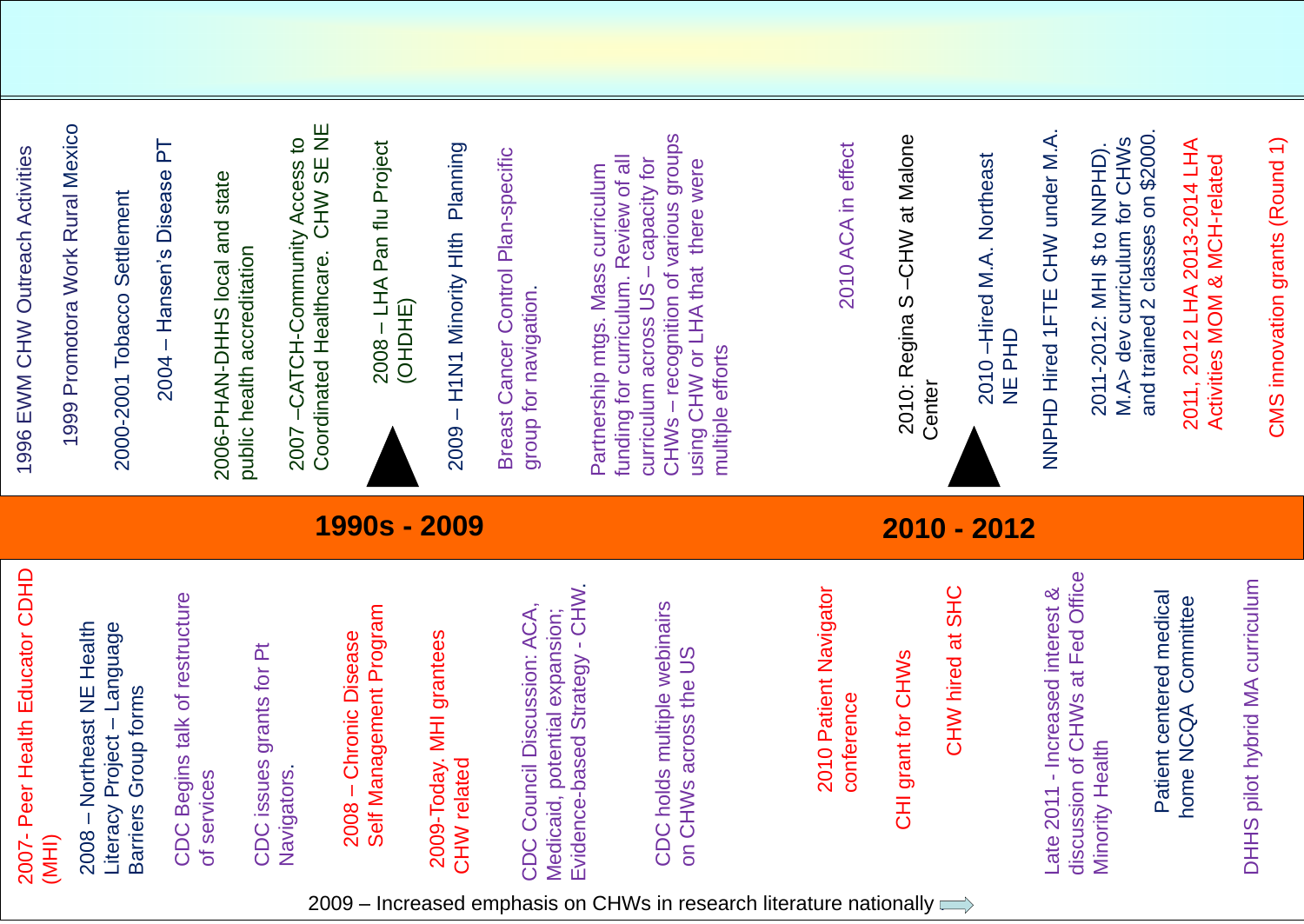### **Nebraska Community Health Worker Coalition Timeline**

Aug 2012 – NN PHD NECC Talks

TG Grants Supports CHWS TO DT

SHIP (State Health Improvement Plan) CHW objectives, strategies, and activitites added SHIP (State Hear activitites adde

June 2013  $\sum_{i=1}^{\infty}$ 1st Large Coalition mtg



CHW Encoutner Registry Registry Encoutner Award granted Award granted NHO

CDC combined Nutrition, PA.<br>obesity, HDSP & Diabetes<br>grant into one "1305" grant<br>and gave specific guidance<br>and priority to using funding for<br>CHW network development to and priority to using funding for CHW network development to CDC combined Nutrition, PA. and gave specific guidance grant into one "1305" grant obesity, HDSP & Diabetes decrease prevalence and DUB NH & HTN decrease prevalence<br>control of DM & HTN control of DM & HTM

– Provision of \$\$\$ CHW EB Stats CH Hub Funding CH Hub Funding SSS OF

Development of CHW curriculum Development of CHW curriculum at CCC.

# NE Public Policy Academy Project on NE Public Poli CHWS.

### **CHW Encounter Register ready**  ready Register Encounter to test NH2



Development of disease specific specific (HTN & DM) modules for (HTN & DM) modules for Development of disease curriculum launch durriculum launch

# Statewide SHIP (state health improvement plan) approved; Statewide<br>State improvement

Cultural Intelligence curriculum muluni Cultural Intelligence cur

# Oct 2013 state funding to continue - Aiko Allen Oct 2013 state Coalition

### -LHA Summit. **Summit** Sunsa Mayfield Johnson Sunsa Mayfield Johnson Summer 2012-LHA July Summer 2012 VIIL

Exchanges ACA NavigCH Hubator Exchanges ACA NavigCH Hubator

SHOHO-began WHWS working w/CHWs Hired @ SHOHD working  $\bigcirc$ Hired

– spring – NENE/NECC class term. Permanent program Perma term. Jan-

Roy R (actually working on CHW Association/PHAN Roy R (act Associatio

**July 2013-MHI**<br>CHW sustaina -MHI RFA includes use of CHW sustainability



# Insurance Marketplace/ACA Insurance Marketplace/ACA Ponca/Card

## – CHWs complete DHHS CHWs complete DHHS Curriculum CHWS curriculum CHWs Dec 2013

# – Carl Rush to Nebraska  $\frac{0}{\theta}$  $\ddot{C}$ May 2012

# Oct 2013 Round 2 CMS innovation



# Steering Committee Mtgs held Oct/Nov NE CHW Coalition Oct/Nov NE CHW Coalition Steering Committee

# – able to collect info MHI PDS report MHIPDS repo SMHONO on CHWs